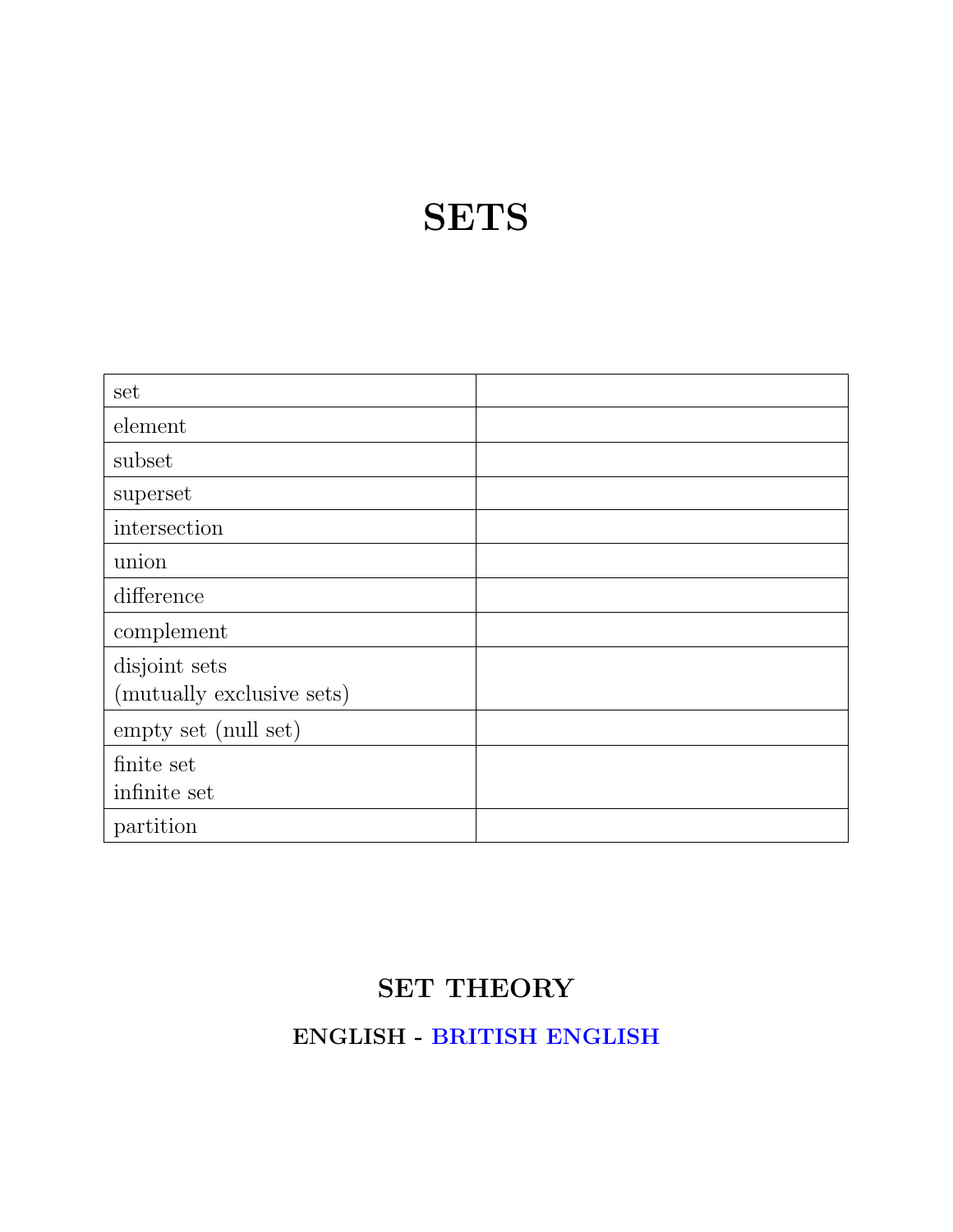### OPERATIONS

| plus sign (addition sign)     |  |
|-------------------------------|--|
| addition                      |  |
| addend (summand)              |  |
| sum                           |  |
| times (multiplication sign)   |  |
| multiplication                |  |
| factor                        |  |
| product                       |  |
| minus sign (subtraction sign) |  |
| subtraction                   |  |
| minuend                       |  |
| subtrahend                    |  |
| difference                    |  |

### ALGEBRA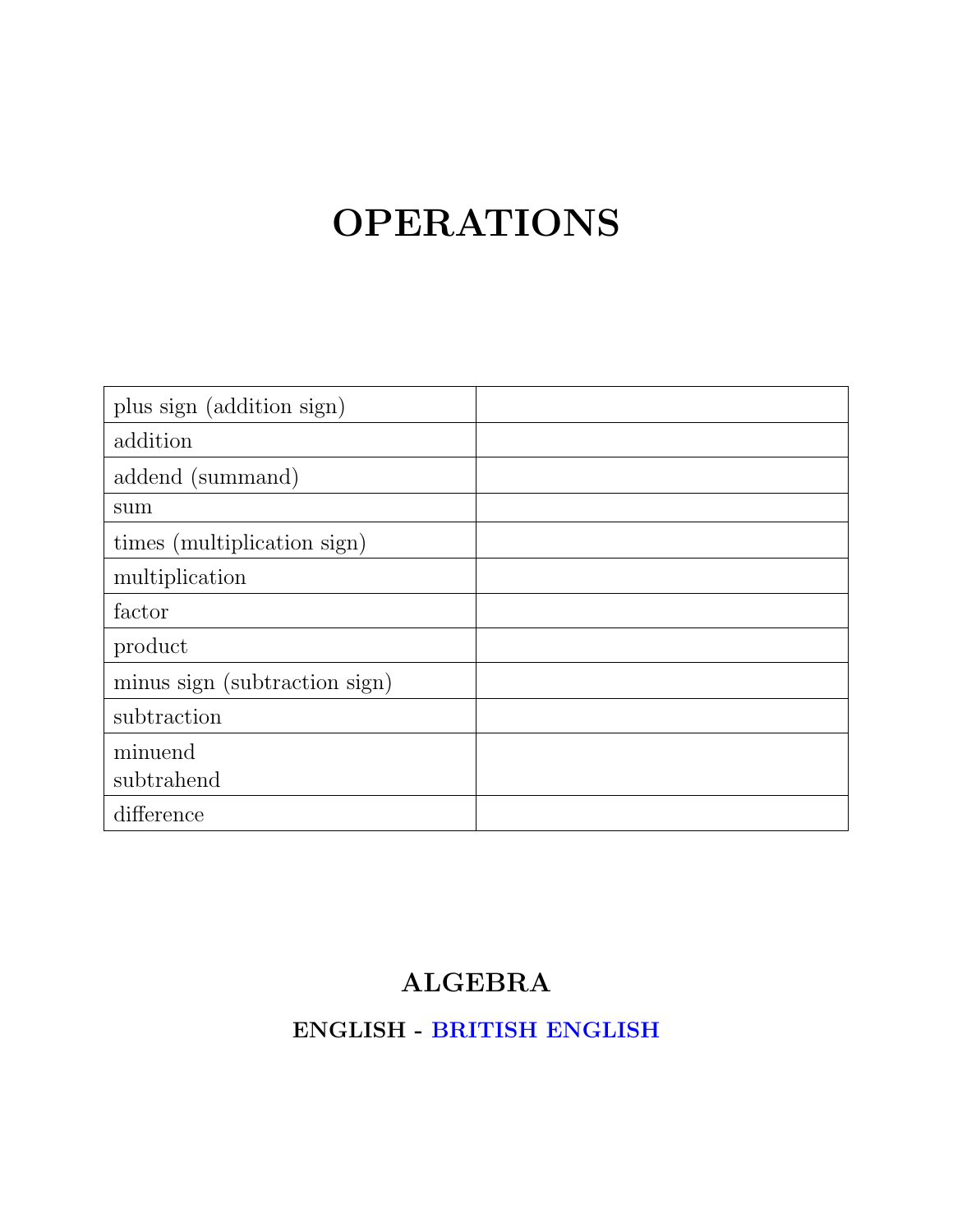## DIVISION

| division sign               |  |
|-----------------------------|--|
| division                    |  |
| dividend                    |  |
| divisor                     |  |
| fraction                    |  |
| remainder                   |  |
| quotient                    |  |
| ratio [quotient of 9 and 4] |  |
| percentage                  |  |
| divisibility                |  |
| $6$ divides $18$            |  |
| divisor (factor)            |  |
| multiple                    |  |
| double                      |  |
| triple                      |  |
| tenfold                     |  |
| $n$ -fold                   |  |

### ALGEBRA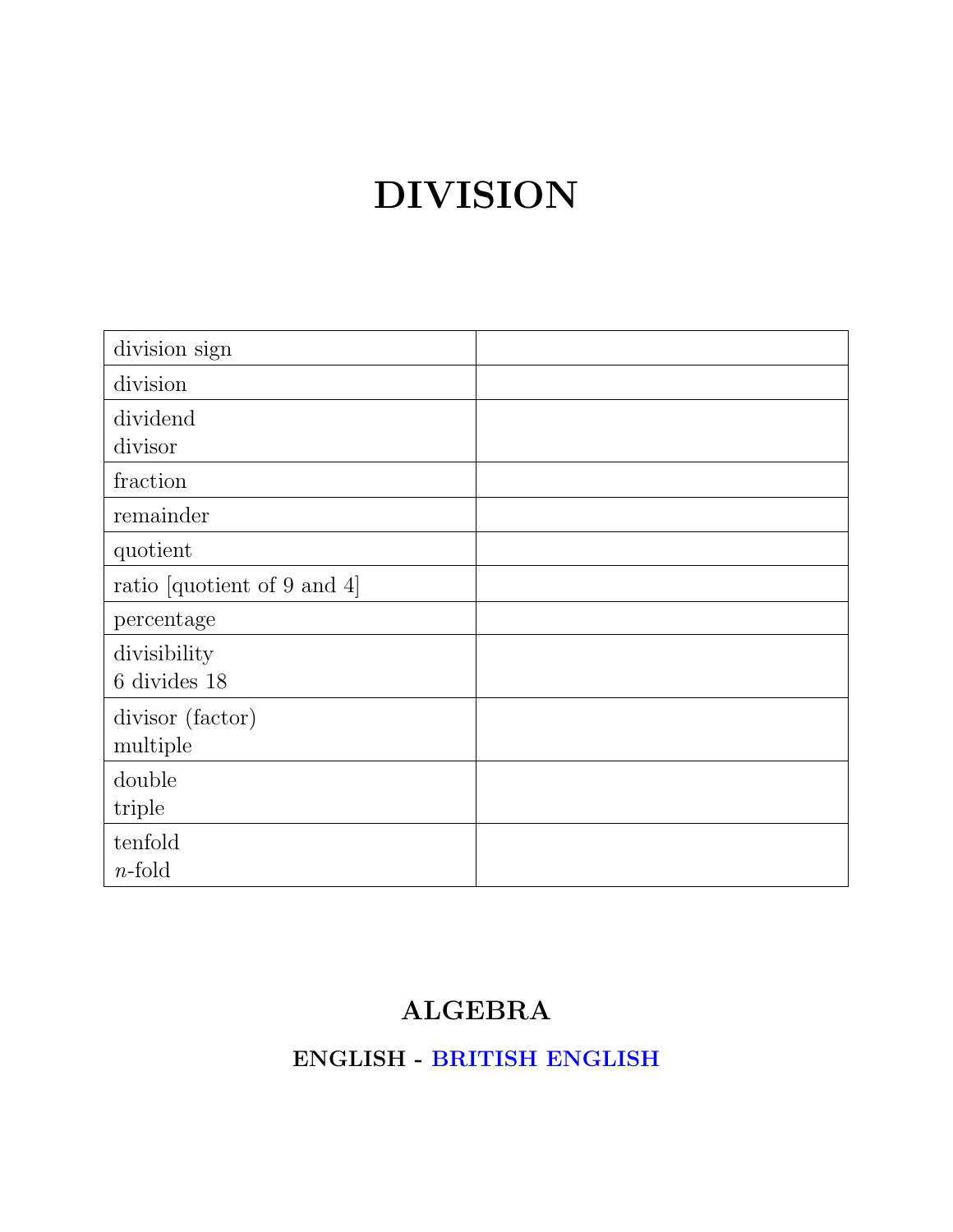## VECTORS

| vector                                        |  |
|-----------------------------------------------|--|
| direction                                     |  |
| equivalent vectors                            |  |
| negative                                      |  |
| collinear vectors                             |  |
| unit vector<br>magnitude                      |  |
| scalar multiplication<br>multiple             |  |
| sum (addition)                                |  |
| orthogonal vectors<br>(perpendicular vectors) |  |
| coordinate system                             |  |
| coordinate axes                               |  |
| origin                                        |  |

### LINEAR ALGEBRA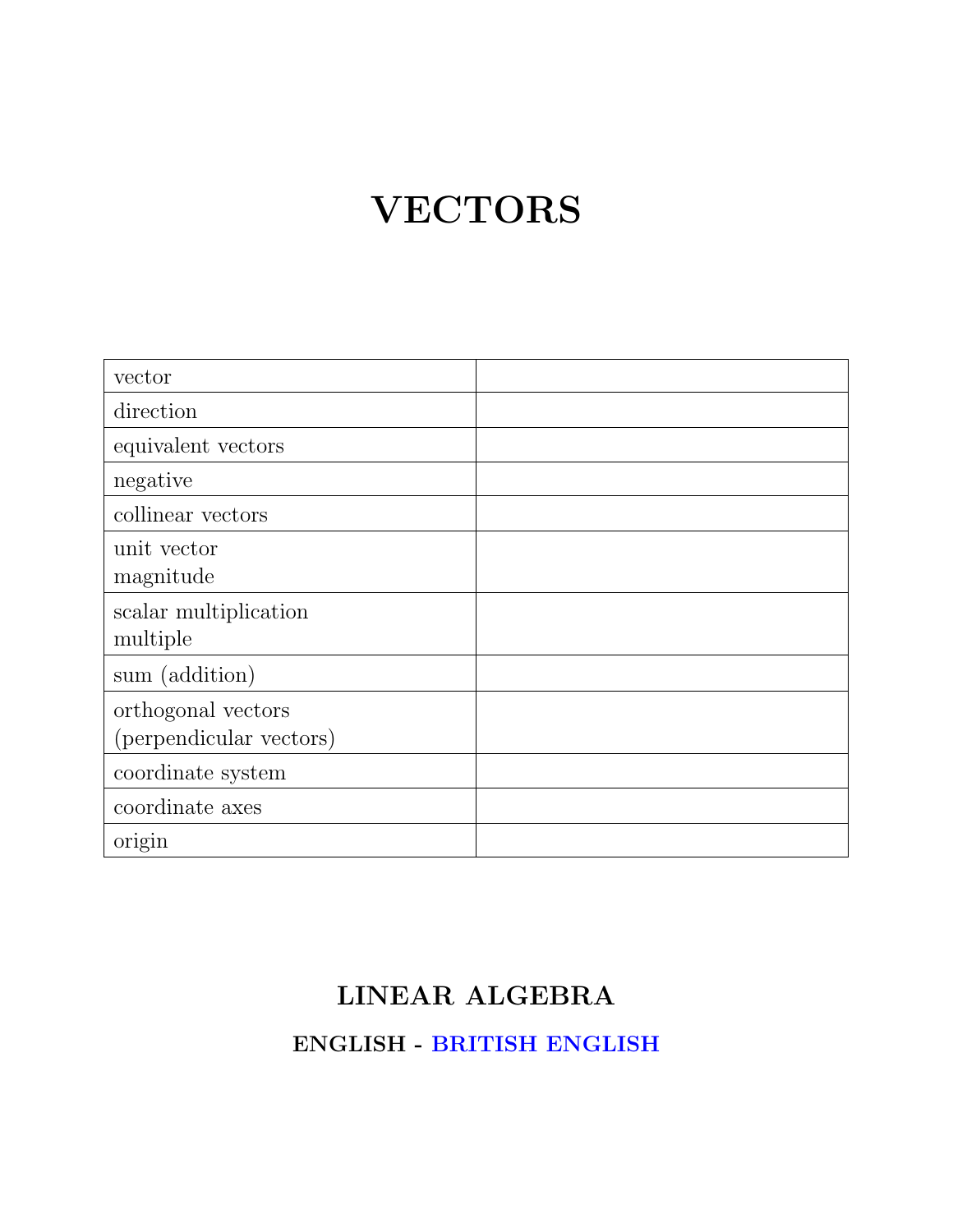# EQUALITIES AND INEQUALITIES

| greater than             |             |
|--------------------------|-------------|
| greater than or equal to |             |
| less than                |             |
| less than or equal to    |             |
| equality                 |             |
| equal sign               | equals sign |
| inequality               |             |
| inequality sign          |             |
| equal                    |             |
| not equal to             |             |
| compare                  |             |
| very large number        |             |

#### ALGEBRA